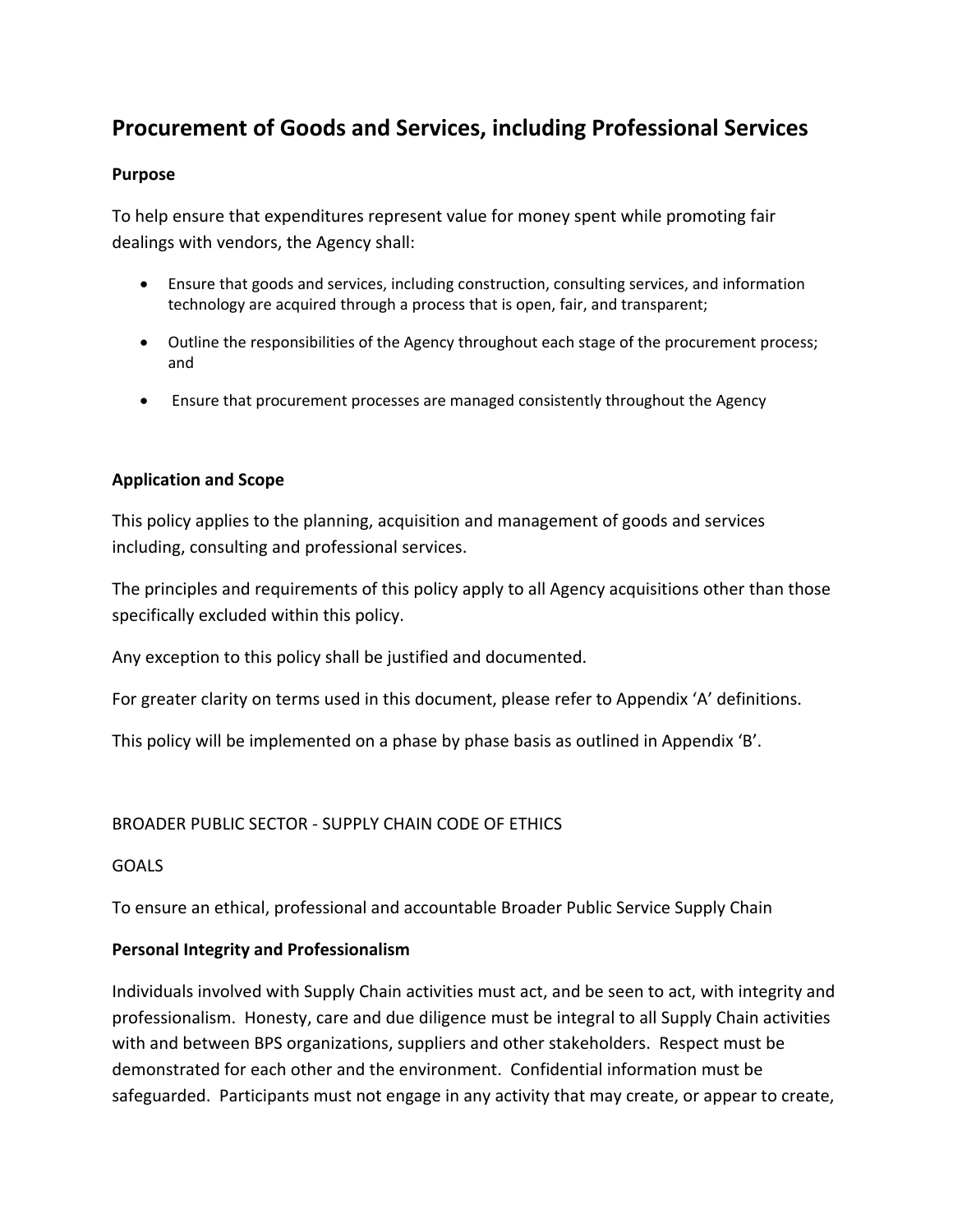a conflict of interest, such as accepting gifts or favours, providing preferential treatment, or publicly endorsing suppliers or products.

# **Accountability and Transparency**

Supply Chain activities must be open and accountable. In particular, contracting and purchasing activities must be fair, transparent and conducted with a view to obtaining the best value for public money. All participants must ensure that public sector resources are used in a responsible, efficient and effective manner.

# **Compliance and Continuous Improvement**

Individuals involved with purchasing or other Supply Chain activities must comply with the Code of Ethics and the laws of Canada and Ontario. Individuals should continuously work to improve supply chain policies and procedures, to improve their supply chain knowledge and skill levels, and to share leading practices.

# **Principles and Guidelines**

Subject to the provisions and exemptions contained in this Policy, the overall objective is to acquire and supply at the right time and in the most economical manner the goods and services needed to meet Agency mandatory requirements in keeping with the following principles and guidelines:

# Planning

- a) Subject to the provisions contained in this Policy, goods and services shall be acquired only after consideration of the needs, alternatives, appropriateness of good or service for the purpose required, timing and the overall Agency supply strategy.
- b) The basic rationale for each major type of planned expenditure of \$25,000 or greater shall be identified, justified and documented in a companion Business Plan (using an executive summary style) to the Agency's annual budget/forecast/estimate
- c) Justification for acquisitions of \$50,000 or greater not included in the Agency's annual budget/forecast/estimate will be documented separately

# **General Procurement Procedures**

To ensure fair value for money and a competitive process the following purchasing thresholds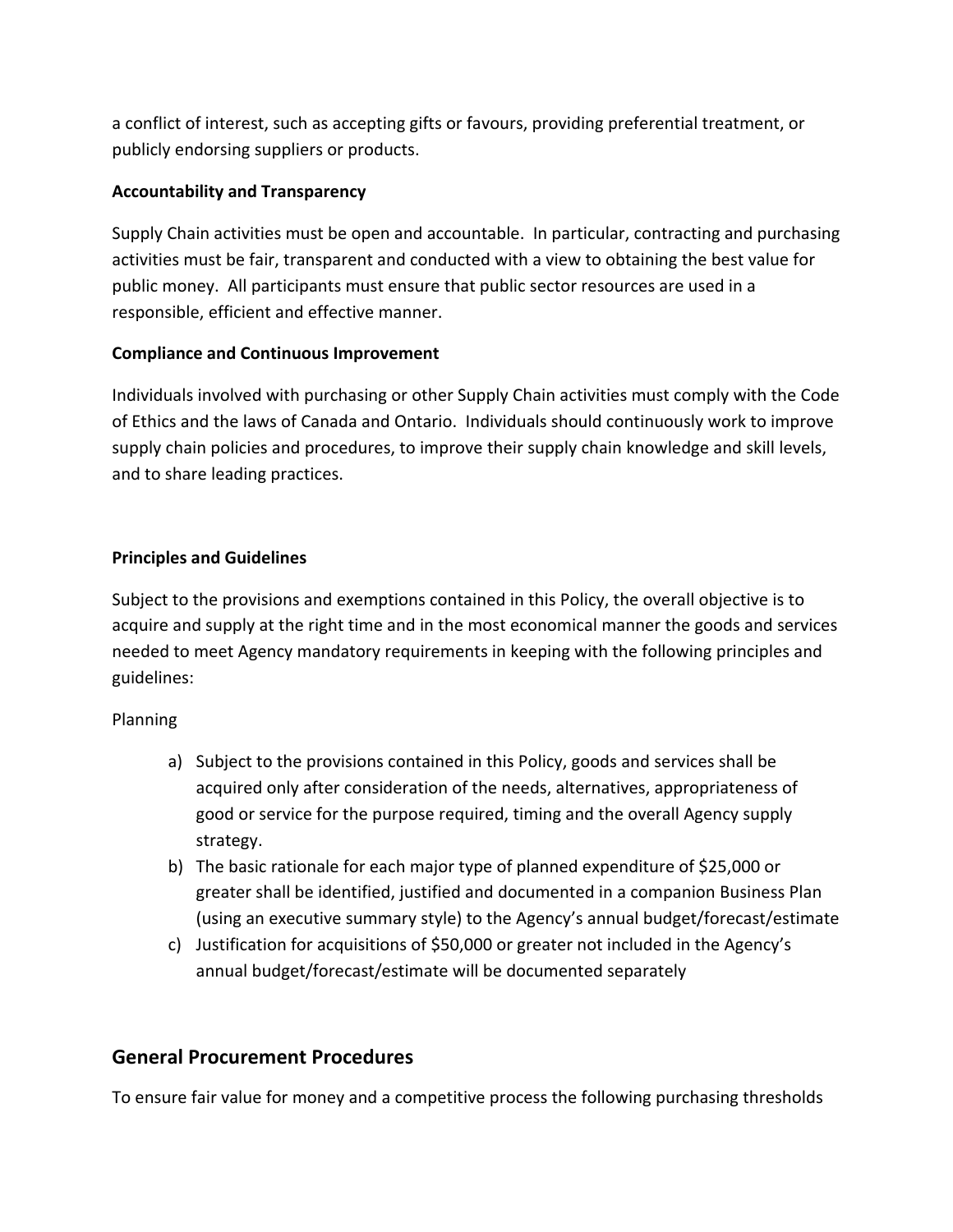## shall be used:

- a) Under \$5,000: no quote required;
- b) \$5,000 to \$9,999: minimum 2 documented written quotes are required;
- c) \$10,000 to \$99,999: minimum 3 documented written quotes are required; or a Vendor of Record is selected;
- d) \$100,000 to \$199,999: minimum RFP (Request for Proposal) or RFQ (Request for Quotation) must be used
- e) over \$200,000: minimum RFP (Request for Proposal) or Request for Tender (using sealed bids) must be used

## **Petty Cash (Goods)**

1. Purchases under \$500 may be authorized by a Resource Manager and may be a purchase order/requisition form or be paid by Petty Cash.

### **Purchase Orders/Requisition Forms (Goods, Non‐Consulting Services and Construction)**

2. Purchases up to but not exceeding \$500.00 shall be obtained through the use of a purchase order/requisition form that is approved by the appropriate Resource Manager.

Purchases up to but not exceeding \$2,500 shall be obtained through the use of a purchase order/requisition form that is approved by the appropriate Director of Services/Director of Human Resources or up to \$8,000 approved by the Director of Finance And Administration.

**Note:** Regular ongoing expenditures do not require a purchase order/requisition form. Invoices for these expenses must be approved by the appropriate signing authority. These expenditures include but are not limited to: utilities, cell phones, telephones, taxes, legal services, and leases.

## **Competitive Procurement Thresholds**

3. Purchases from \$5,000 up to but not including \$10,000 must be an **invitational competitive procurement process** where a minimum of two (2) suppliers are invited to submit a quote. Purchases over \$10,000 require a minimum of three (3) quotes. If three quotes are not obtainable, the reason for this shall be clearly documented. Where possible and cost feasible, it is preferable to obtain goods and services from a local vendor.

## *Competitive Procurement Process:*

The competitive procurement process, invitational or open, shall be used in the following circumstances:

- Purchases of \$5,000 or over for goods, non-consulting services and construction; and
- Any valued purchase for professional/consulting services.

Dependent on the total procurement value, the appropriate authority approval is required as outlined in the Approval Authority Schedule above.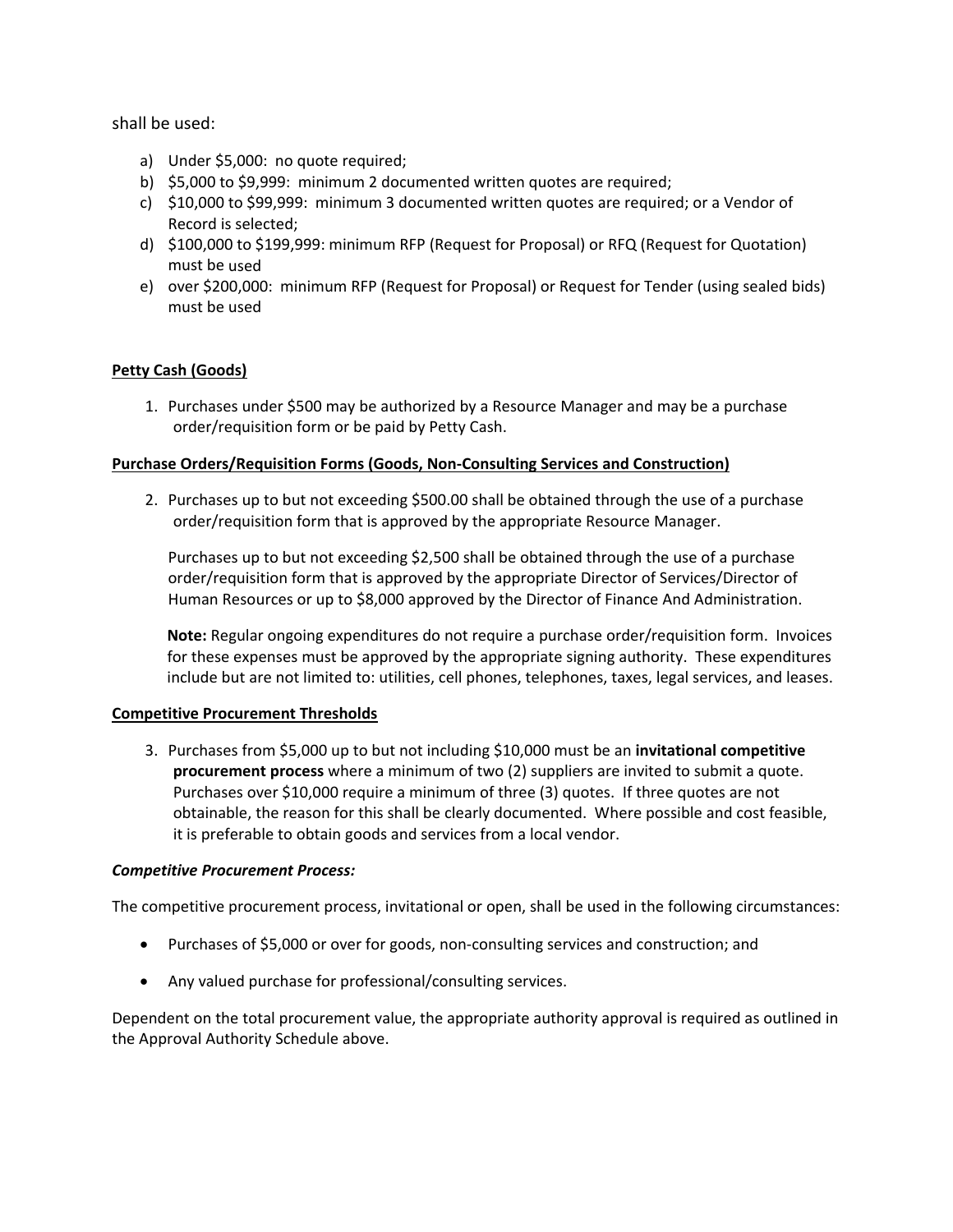## 4. **Information Gathering**

Where results of informal supplier or product research are insufficient, the Agency shall use formal processes such as a Request for Information (RFI) or Request for Expression of Interest (RFEI) if warranted, taking into consideration the time and effort required to conduct them.

### 5. **Supplier Pre‐Qualification**

The Agency, at its option, may choose to pre‐qualify vendors. The pre‐qualification process requires an assessment by a Selection Committee (composed of three senior Agency staff managers) of the possible bidders based on pre‐established criteria which may include:

- a) brief outline of the size of the firm and range of experience with not-for-profit organizations;
- b) experience in providing services to child welfare organizations;
- c) specific qualifications of staff that could be assigned to the providing services to Agency;
- d) where results of informal supplier or product research are insufficient, the Agency may use a formal process such as a Request for Information (RFI) or Request for Expression of Interest (RFEI) if warranted, taking into consideration the time and effort required to conduct them; and
- e) A response to an RFI or RFEI must not be used to pre-qualify a potential supplier and must not influence the chances of the participating suppliers from becoming the successful proponent in any subsequent opportunity.

The firms will be required to submit a letter of qualification which responds specifically to the pre‐established criteria. All appropriate documentation throughout the selection process will be retained.

## 6. **Posting Competitive Procurement Documents**

When posting the request for proposal, quote or tender, the Agency ensures the procurement document shall include the following:

- a) the bid submission date and closing time information, with a minimum response time of 15 calendar days or 30 calendar days for high complex/cost tenders;
- b) clearly states Agency evaluation procedures, including the method of resolving tie score as listed in 8e; and
- c) clearly states that submissions that do not meet the mandatory criteria will be disqualified.

For **open competitive** procurements, the procurement document will be made available through an electronic tendering system that is readily available accessible by all.

## 7. **Submission of RFP's, RFQ's, and Tenders**

a) The time, date and method of delivery shall be specified in the request document.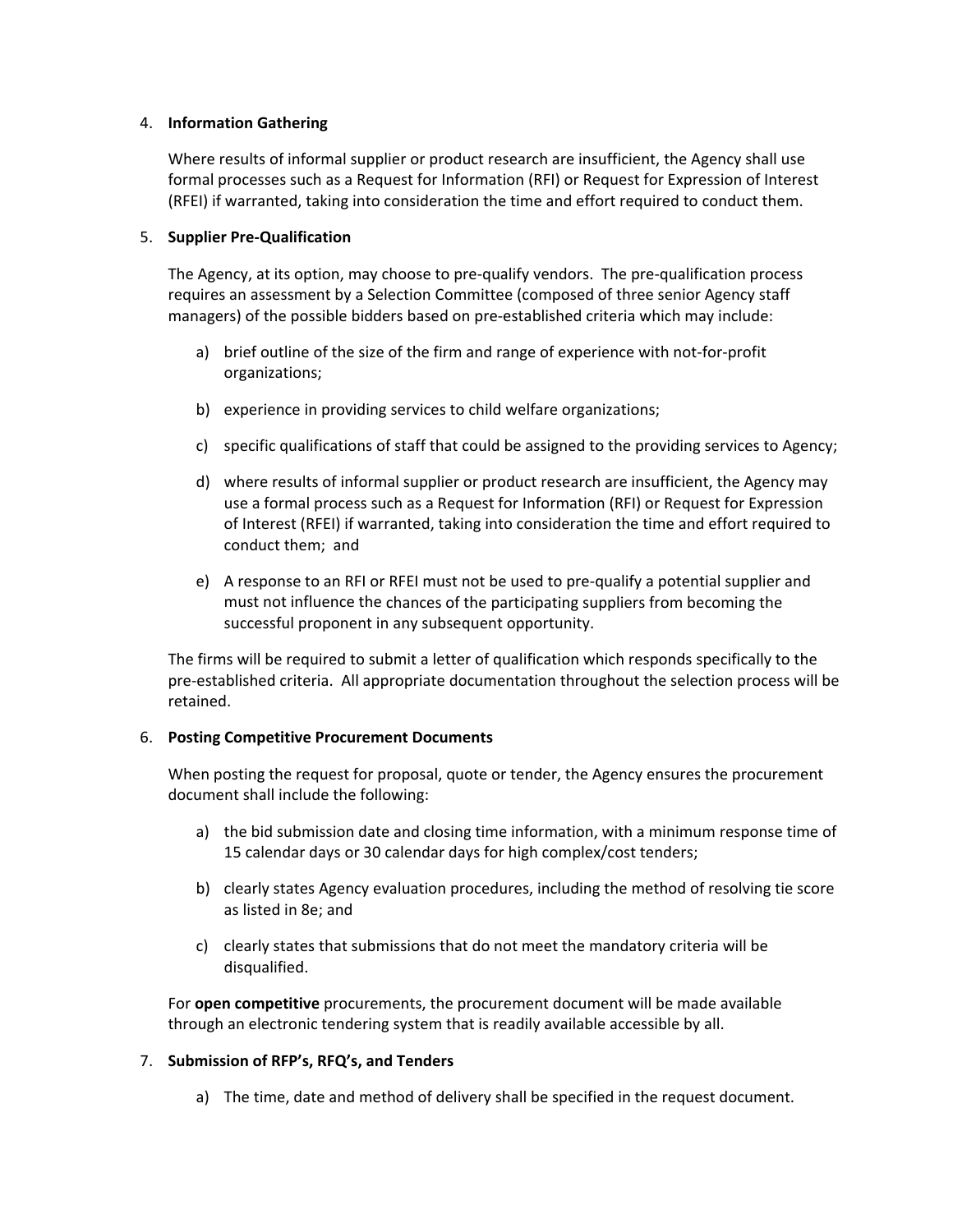- b) Bids received later than the specified closing time shall be returned unopened to the bidder.
- c) A bidder who has already submitted a bid may submit a further bid at any time up to the official closing time and date specified by the request call. The last bid received shall supersede and invalidate all bids previously submitted by that bidder.
- d) A bidder may withdraw his or her bid at any time up to official closing time by letter bearing his or her signature as in his or her bid submitted to Purchaser.
- e) All bidders may be requested to supply a list of all subcontractors to be employed on a project. Any changes to the list of subcontractors or addition thereto must be approved by the Purchaser.

#### 8. **No Acceptable Bid or Equal Bids Received**

- a) Where bids are received in response to a bid solicitation but exceed budget, are not responsive to the requirement, or do not represent fair market value, a revised solicitation shall be issued in an effort to obtain an acceptable bid unless 8b applies.
- b) The Executive Director or authorized designate may waive the need for a revised bid solicitation and enter into negotiations with the lowest responsive bidder originated from a bid solicitation, under the following circumstances:
	- i. the total cost of the lowest responsive bid is in excess of the funds approved by the Agency for the project; and
	- ii. the Executive Director or authorized designate is able to justify in writing that the changes required to achieve an acceptable bid do not change the general nature of the requirement described in the bid solicitation.
- c) The method of negotiation shall be those accepted as standard negotiating procedures that employ ethical public procurement practices.
- d) The Agency has the right to cease negotiations and reject any offer.
- e) If two equal bids are received, the Agency will offer an opportunity for bidders to re-bid. Should a tie persist the following factors will be considered:
	- i. prompt payment discount;
	- ii. when delivery is an important factor, the bidder offering the best delivery date be given preference;
	- iii. a bidder in a position to offer better after sales service, with a good record in this regard shall be given preference;
	- iv. a bidder with an overall satisfactory performance record shall be given preference over a bidder known to have an unsatisfactory performance record or no previous experience with the Agency; and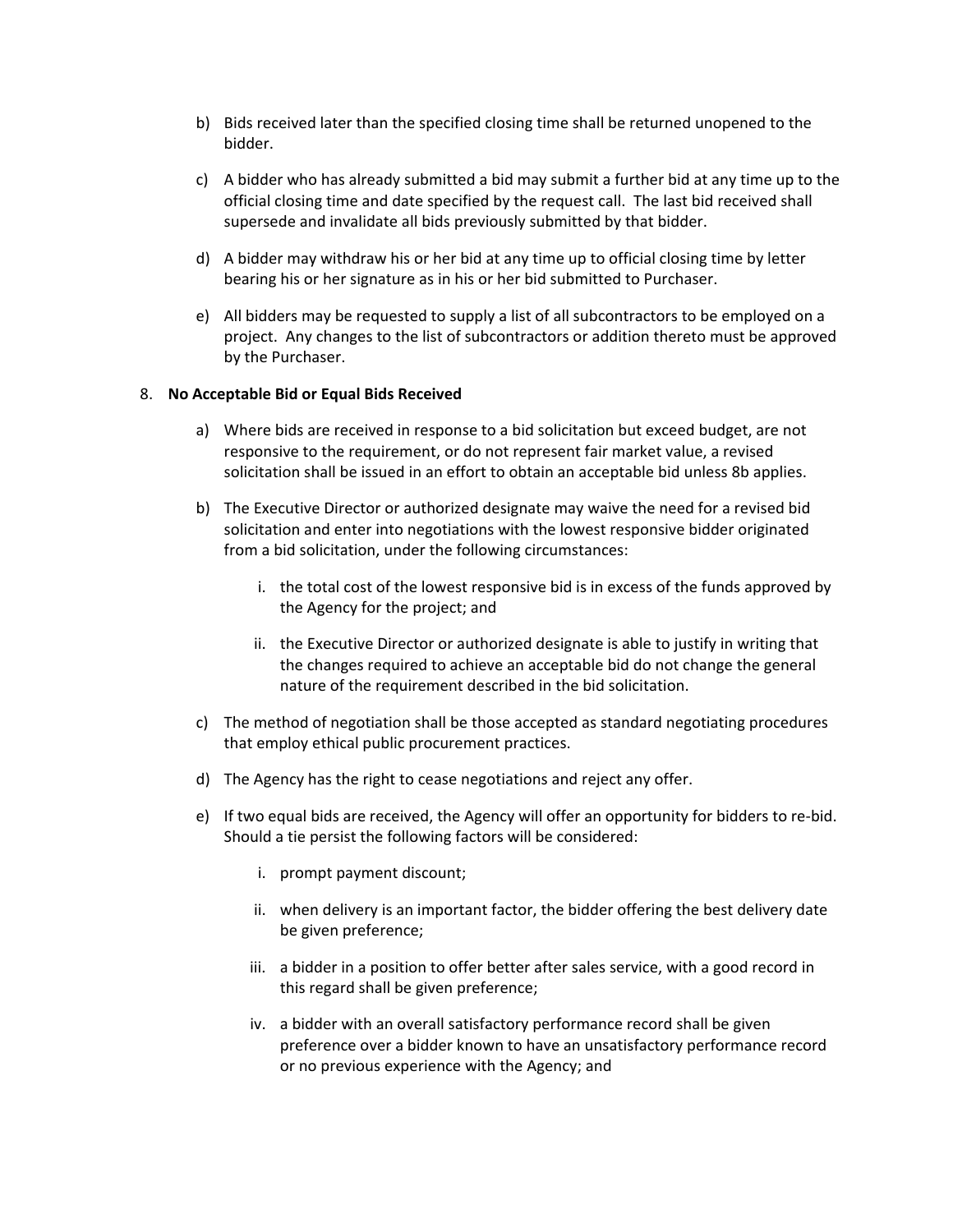v. if the above does not break the tie, equal bidders shall draw straws, or be determined by another appropriate documented process.

## 9. **Only One Bid Received**

- a) In the event only one bid is received in response to a request for tender, the Agency may return the unopened bid to the bidder when, in the opinion of the Executive Director or authorized designate, using criteria, based on the number of bids which might reasonably be expected on a given type of bid, additional bids could be secured. In returning the unopened bid the Agency shall inform the bidder that the Agency may be recalling the tender at a later date.
- b) In the event that only one bid is received in response to a request for tender, the bid may be opened and evaluated in accordance with the Agency's usual procedures when, in the opinion of the Executive Director or authorized designate, the bid should be considered by the Agency. If, after evaluation by the Executive Director or authorized designate, the bid is found not to be acceptable, they may follow the procedures set out above under No Acceptable Bid or Equal Bids Received (listed in section 8).
- c) In the event that the bid received is found acceptable, it will be awarded as an Irregular result under 'Appendix 'C'.

### 10. **Evaluation, Recommendation and Approval**

a) For all **invitational** competitive procurements, the Director of Finance and Administration shall arrange for a review of quotes/tender received based on pre‐ determined evaluation criteria (depending on product/service) with two (2) additional management staff in attendance at that time.

For **open** competitive procurements, the Director of Finance and Administration shall be responsible for arranging for the public opening of tender bids at the time and date specified by the tender call. The evaluation of bids shall be based on pre-determined evaluation criteria (depending on product/service). There shall be at least two (2) additional management staff in attendance at that time.

**Note:** Individuals involved must declare actual or potential conflicts of interest that may arise as a result of their involvement in the supply chain activities.

- b) The Director of Finance and Administration forwards a report to the authorized signing authority, as outlined in the Approval Authority Schedule or authorized designate which includes the following:
	- i. a summary of the bids and the source of financing and other financial commentary;
	- ii. details regarding supplier compliance with the evaluation criteria; and
	- iii. a recommendation for the award of contract to the submission that received the highest evaluation score and has met all mandatory requirements.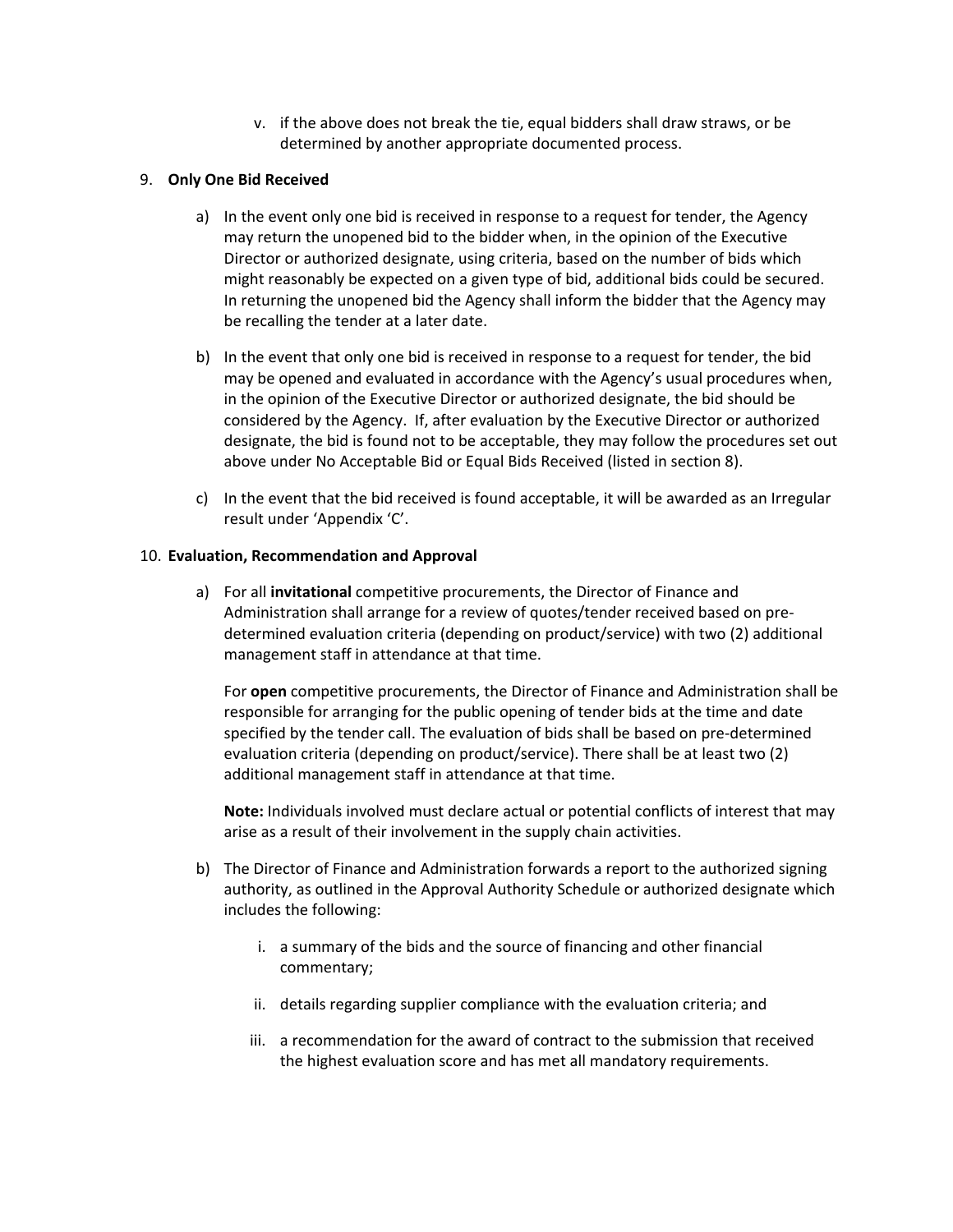c) The authorized signing authority, as outlined in the Approval Authority Schedule, approves or denies the recommendation in writing to the Director of Finance and Administration.

## 11. **Notification to Suppliers**

- a) For procurements of \$0 up to but not including \$100,000, the Director of Finance and Administration notifies all suppliers by mail.
- b) For procurements of \$100,000 or more, the Director of Finance and Administration will post the contract award notification in the same manner as advertised, following execution of the contractual agreement. The notification will identify the name of the successful supplier, agreement start and end dates, and any extension options.
- c) For procurements of \$100,000 or more, the Agency will inform all unsuccessful suppliers about their entitlement to a debriefing. The unsuccessful suppliers will have 60 calendar days following the date of the contract award notification to request a debriefing.

## 12. **Contractual Agreement**

- a) The award of contract may be made by way of a formal agreement or Purchase Order.
- b) A Purchase Order is to be used when the resulting contract is straightforward and will contain the Agency's standard terms and conditions.
- c) Where the Executive Director or authorized designate and Director of Finance and Administration have determined a formal agreement is required:
	- i. the formal agreement will contain at minimum, the following terms and conditions:
		- the conditions under which services are to be provided and paid for, including objectives, background, scope, constraints, staff responsibilities, tangible deliverables, timing, progress reporting, approval requirements;
		- periodic evaluation of results achieved; and
		- that the supplier of the service provide detailed invoices containing sufficient detail to assess the appropriateness and reasonableness of amounts billed;
		- that expenses submitted are reimbursed in compliance with the expense guidelines and only where the contract explicitly provides for reimbursement.
	- ii. the Agency may issue a Purchase order incorporating the formal agreement;
	- iii. the formal agreement shall include appropriate cancellation or termination clauses.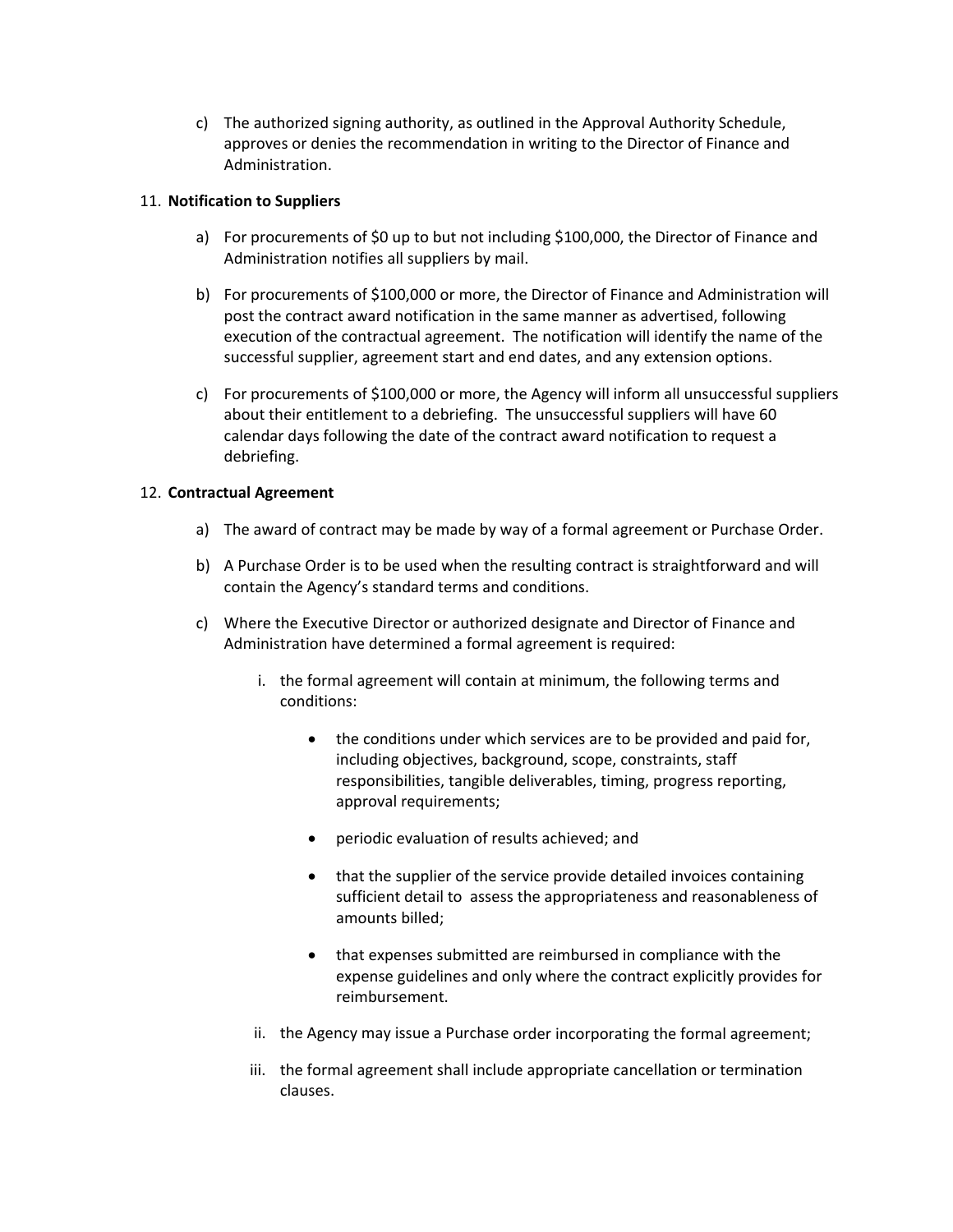d) Where a formal agreement is not required, the Agency shall issue a Purchase Order incorporating the terms and conditions relevant to the award of contract.

### 13. **Exercise of Contract Renewal Options**

- a) Where a contract contains an option for renewal, the Executive Director or authorized designate may exercise such option provided that all of the following apply:
	- i. the supplier's performance in supplying the goods, services or construction is considered to have met the requirements of the contract;
	- ii. the Executive Director or authorized designate and Director of Finance and Administration agree that the exercise of the option is in the best interest of the Agency;
	- iii. funds are available in within the Agency's approved budget including authorized revisions to meet the proposed expenditure; and
	- iv. a valid business case has been completed.
- b) The business case shall be authorized by the Executive Director or the authorized designate and shall include a written explanation as to why the renewal is in the best interest of the Agency and include comment on the market situation and trend.

### 14. **Contract Amendments and Revisions**

- a) No amendment or revision to a contract shall be made unless the amendment is in the best interest of the Agency.
- b) No amendment that changes the price of a contract shall be agreed to without a corresponding change in requirement or scope of work.
- c) Amendments to contracts are subject to the identification and availability of sufficient funds in appropriate accounts within the Agency's approved budget including authorized revisions.
- d) The Executive Director or authorized designate may authorize amendments to contracts provided that the total amended value of the contract is within the approval authority.
- e) Where expenditures for the proposed amendment combined with the price of the original contract exceeds the Agency's approved budget for the project, a report prepared by the Director of Finance and Administration shall be submitted to the Executive Director or authorized designate for approval.

#### 15. **Execution and Custody of Documents**

a) The Executive Director or authorized designate is authorized to execute formal agreements in the name of the Agency.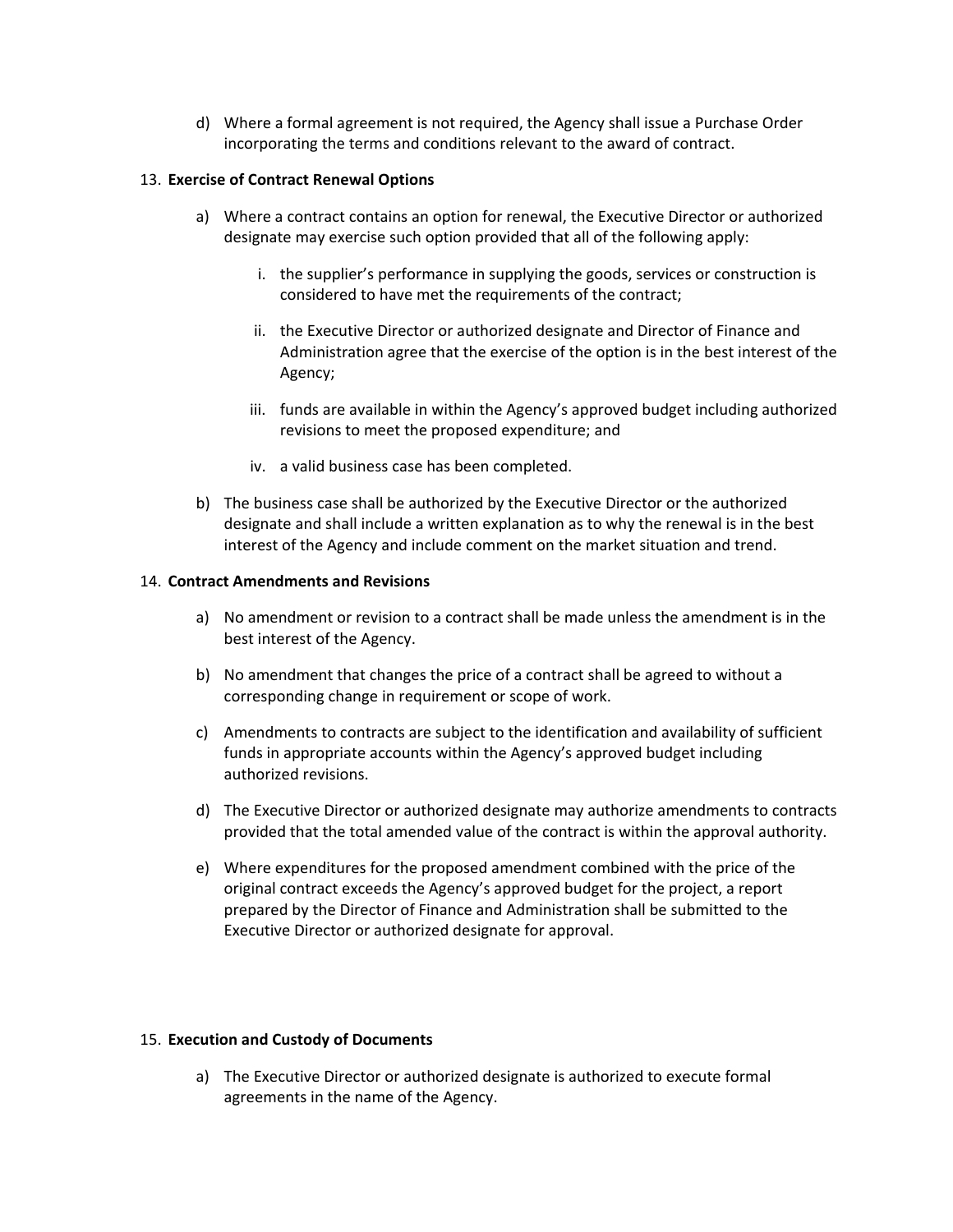- b) The Agency shall execute Contract Records issued in accordance with these provisions.
- c) The Agency shall maintain a register of all goods and services contracts, agreements; Vendors of Record valued in excess of \$5,000 for which this policy applies.
- d) The Director of Finance and Administration shall be responsible for the safeguarding of original purchasing and contract documentation for the contracting of goods or services for which the award is made by the delegated authority.
- e) For reporting and auditing purposes, all documentation, as well as any other pertinent information will be retained in a secure location for a period of seven years.

### 16. **Exclusion of Bidders Due to Poor Performance**

- a) The Executive Director or authorized designate shall document rationale where the performance of a supplier has been unsatisfactory in terms of failure to meet contract specifications, terms and conditions or for Health and Safety violations
- b) The Director of Finance and Administration may prohibit an unsatisfactory supplier from bidding on future Contracts for a period of up to three years.

### 17. **Receipt of Goods**

- a) Upon the receipt of goods the Agency will:
	- i. arrange for the prompt inspection of goods on receipt to confirm conformance with the terms of the contract;
	- ii. rectify discrepancies immediately; and
	- iii. coordinate an appropriate course of action for any non‐performance or discrepancies.

#### 18. **Exceptions to Competitive Procurement**

The requirement for competitive bid solicitation may be waived under joint authority of the Executive Director or authorized designate and Director of Finance and Administration under the following circumstances:

- a) where competition is precluded due to the application of any Act or legislation or because of the existence of patent rights, copyrights, technical secrets or controls of raw material;
- b) where due to abnormal market condition, the goods, services or construction required are in short supply;
- c) where only one source of supply is available and where one or more of the following conditions apply:
	- i. the required goods and services are reasonably available from only one source by reason of the shortage of supply in the market or the existence of exclusive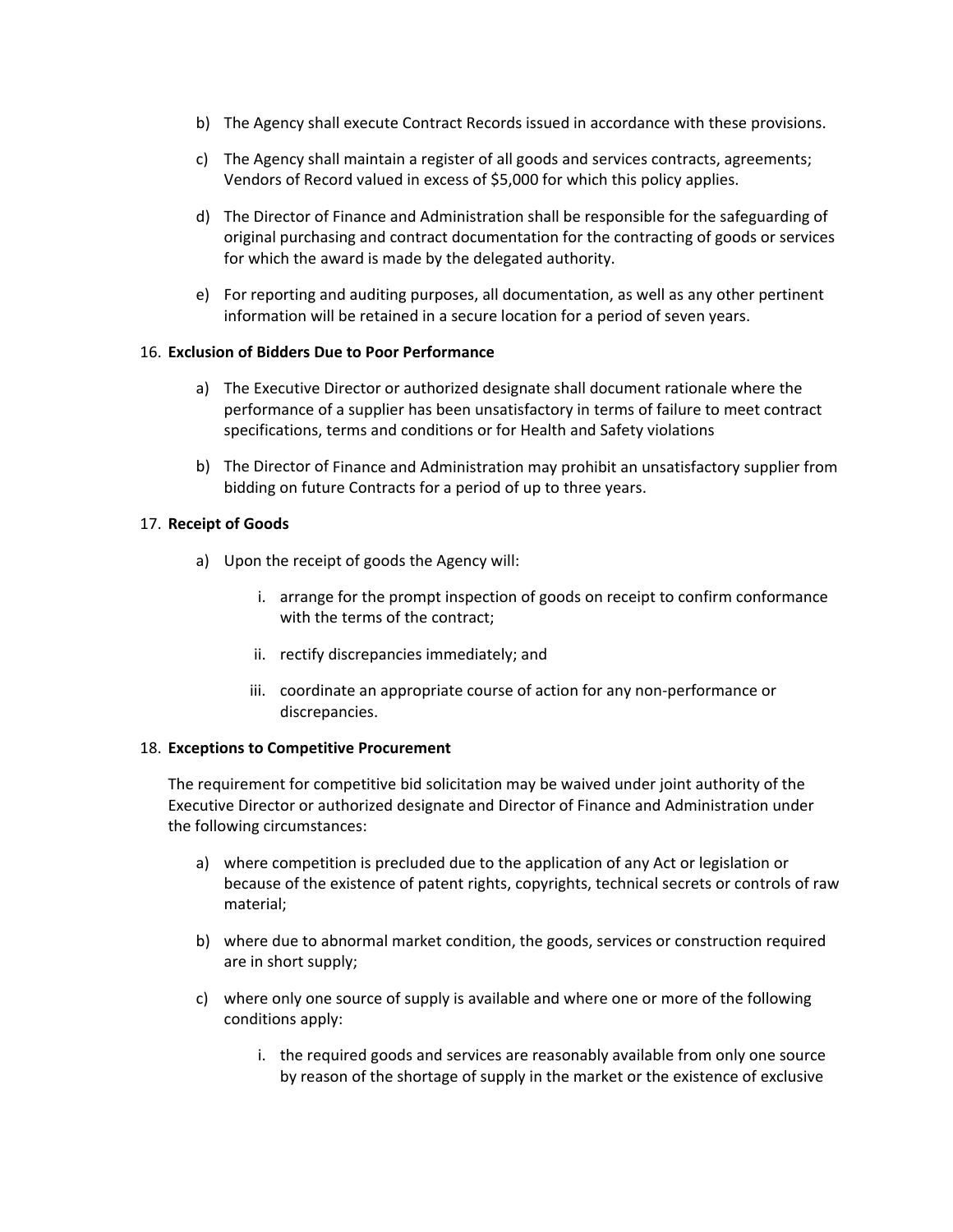rights held by any supplier or the need for compatibility with goods and services previously acquired and there are no reasonable alternatives or substitutes;

- ii. the required goods and services will be additional to similar goods and services being supplied under an existing contract (i.e. contract extension or renewal);
- iii. an attempt to purchase the required goods and services has been made in good faith using a method other than Direct Negotiation which has failed to identify a successful supplier and it is not reasonable or desirable that a further attempt to purchase the goods and services be made using a method other than Direct Negotiation; and/or
- iv. the required goods and services are to be supplied by a particular vendor or supplier having special knowledge, skills, expertise or experience;
- d) where there is an absence of competition for technical or other reasons and the goods, services or construction can only be supplied by a particular supplier and no alternative exists;
- e) where the nature of the requirement is such that it would not be in the public interest to solicit competitive bids as in the case of security or confidentiality matters;
- f) in the event of an "Emergency" where there is a near or actual danger to the life, health, or safety of an official or an employee while acting on the Agency's behalf (e.g. emergency boiler repairs or replacement), a near or actual danger of injury to or destruction of real or personal property belonging to the Agency.
- g) where the requirement is for a utility for which there exists a monopoly; or
- h) purchases of goods, non-consulting services and construction less than \$5,000.

Where the non‐competitive process is used, rationale must be documented and approved prior to the purchase.

#### **Alternative Purchasing Methods**

#### 19. **Vendor of Record**

- a) A Vendor of Record may be established where:
	- i. the actual demand is not known in advance, or
	- ii. a need is anticipated for a range of goods and services for a specific purpose, but the actual demand is not known at the outset, and delivery is to be made when a requirement arises.
- b) The Agency shall establish and maintain a reference list of approved Vendors of Record to source frequently used goods or services. The reference list will specify Vendors of Record, pricing, discounts from published catalogues, standard pricing, delivery and service policies, etc.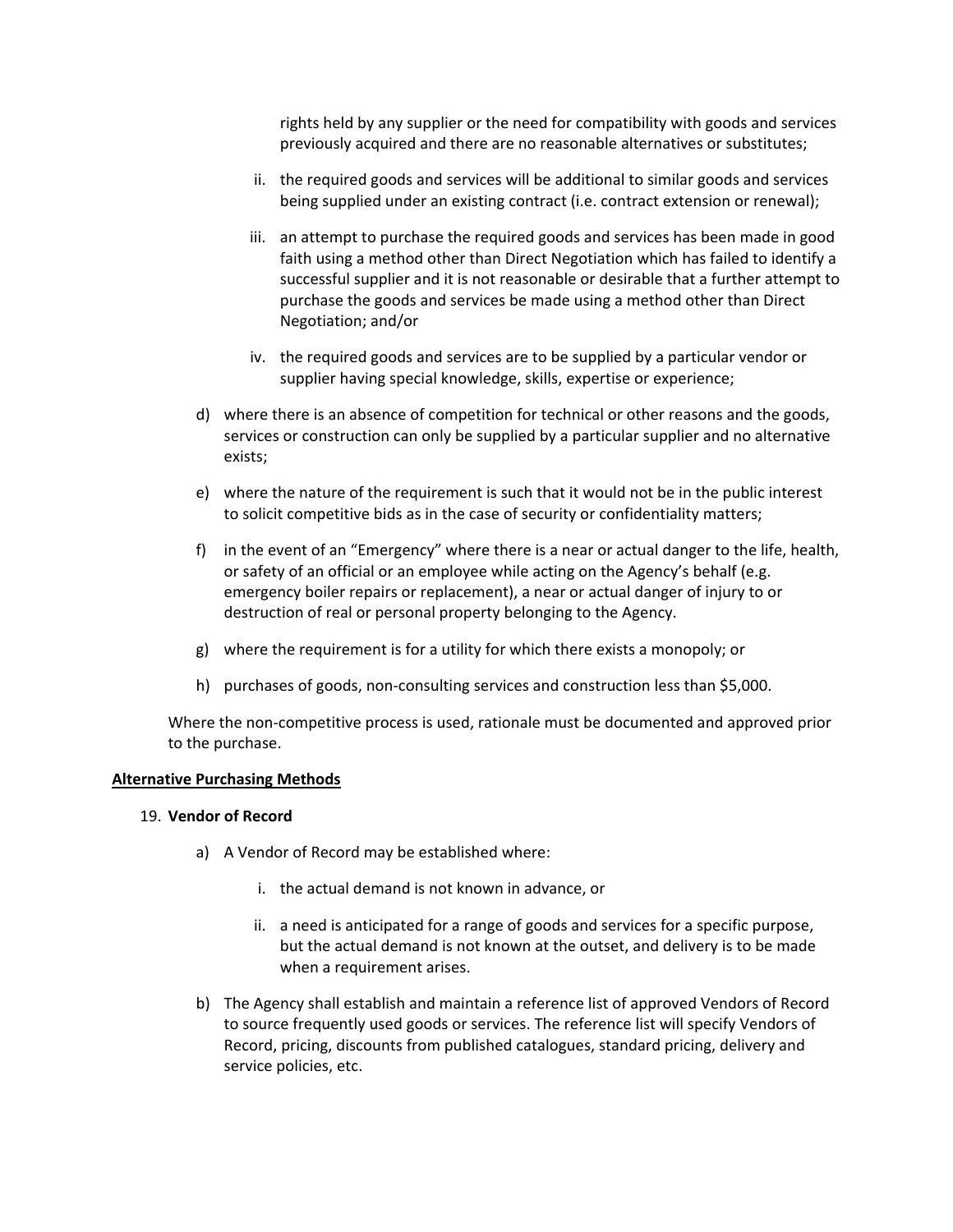- c) To establish prices and/or discounts and select sources, the Agency shall employ the provisions contained in this policy for the acquisition of goods, services.
- d) More than one supplier may be selected where it is in the best interests of the Agency and the bid solicitation allows for more than one.
- e) When a purchasing action is initiated for frequently used goods or services, it is to be made with the supplier or suppliers listed in the Vendor of Record.
- f) In a Request for Vendor of Record, the expected quantity of the specified goods or services to be purchased over the time period of the agreement will be as accurate an estimate as practical and be based, to the extent possible, on previous usage adjusted for any known factors that may change usage. **The total accumulated value over the length of the agreement must not exceed \$100,000.**

### 20. **Co‐Operative Purchasing (e.g. Buying Groups)**

- a) The Agency may participate with other government agencies or public authorities in Cooperative Purchasing where it is in the best interests of the Agency to do so.
- b) The decision to participate in Co‐operative Purchasing agreements will be made by either the Executive Director or authorized designate or the Director of Finance and Administration.
- c) The policies of the government agencies or public authorities calling the co-operative tender are to be the accepted policy for that particular tender.

## **Reporting**

The Agency shall maintain a register of all goods and services contracts, agreements, Vendors of

Record and Purchase Orders valued **in excess of \$5,000** for which this policy applies.

#### **Management of moveable assets**

- .01 All goods and services acquired for Agency use must be managed in an efficient, effective and economical manner.
- .02 Appropriate systems must be established and maintained to enable the effective management and security of the Agency's assets, including the periodic physical verification of movable assets at least once every four years.
- .03 Movable assets comprise durable items of machinery, business equipment and related apparatus, vehicles and other modes of transport, furniture and furnishings that are capable of being moved, whether the assets are in use or being held for later use, transfer, trade‐in or disposal.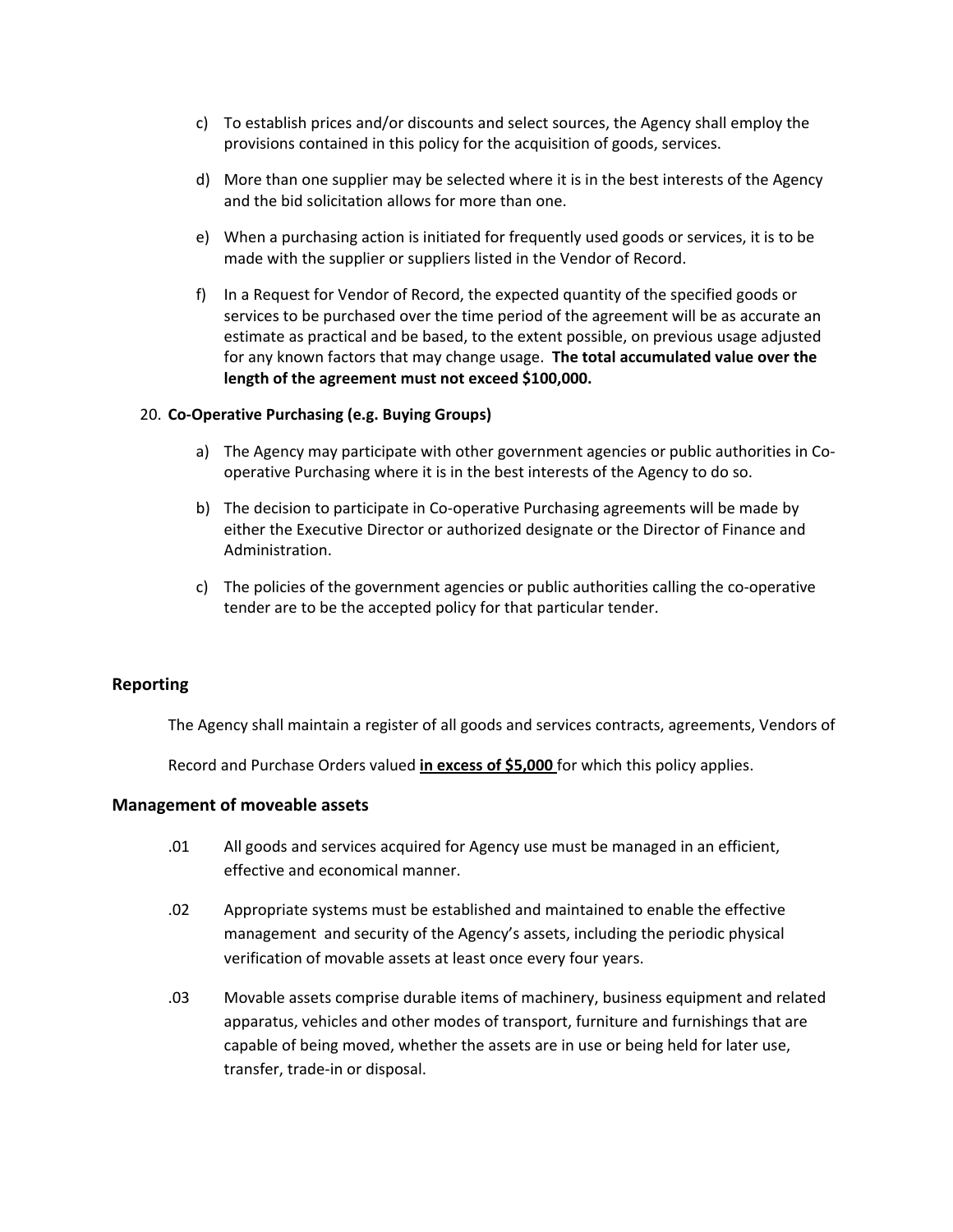## **Disposal of Surplus Goods**

- .01 All departments shall notify the Director of Finance and Administration when items become obsolete or surplus to their requirements.
- .02 The Director of Finance and Administration shall be responsible for finding out if the items can be of use elsewhere within the Agency.
- .03 Items that cannot be used may be offered for sale using a method appropriate to the materiality of the disposal. Justification for the method of disposal used must be documented by the Agency along with a list of the actual items disposed of.

## **Guidance for Exceptions**

Any exceptions to this policy must be approved by the Executive Director. The rationale for any exception must be documented on the claim/statement.

## **9. Review Cycle of Policy**

The entire Procurement Policy shall be reviewed by the Agency within a four year cycle and sections may be revised as required.

## **Appendix "A"**

## **DEFINITIONS**

"Accountability" means the obligation of an employee, agent or other person to answer for or be accountable for, work, action or failure to act following delegated authority.

"Agreement" means the formal written document that will be entered into at the end of the procurement process.

"Approval Authority" means the authority delegated by the Organization to a person designated to occupy a position to approve on its behalf one or more procurement functions within the plan‐to‐pay cycle up to specified dollar limits subject to the applicable legislation, regulations and procedures in effect at such time.

"Award" means the notification to a proponent of acceptance of a proposal, quotation or tender that brings a contract into existence.

"Bid" means a proposal, quotation or tender submitted in response to a solicitation from a contracting authority. A bid covers the response to any of the three principal methods of soliciting bids, i.e., Request for Proposal, Request for Tender and Request for Quotation.

"Bid Protest" means a dispute raised against the methods employed or decisions made by a contracting authority in the administration of a proposal, tender, or quotation process.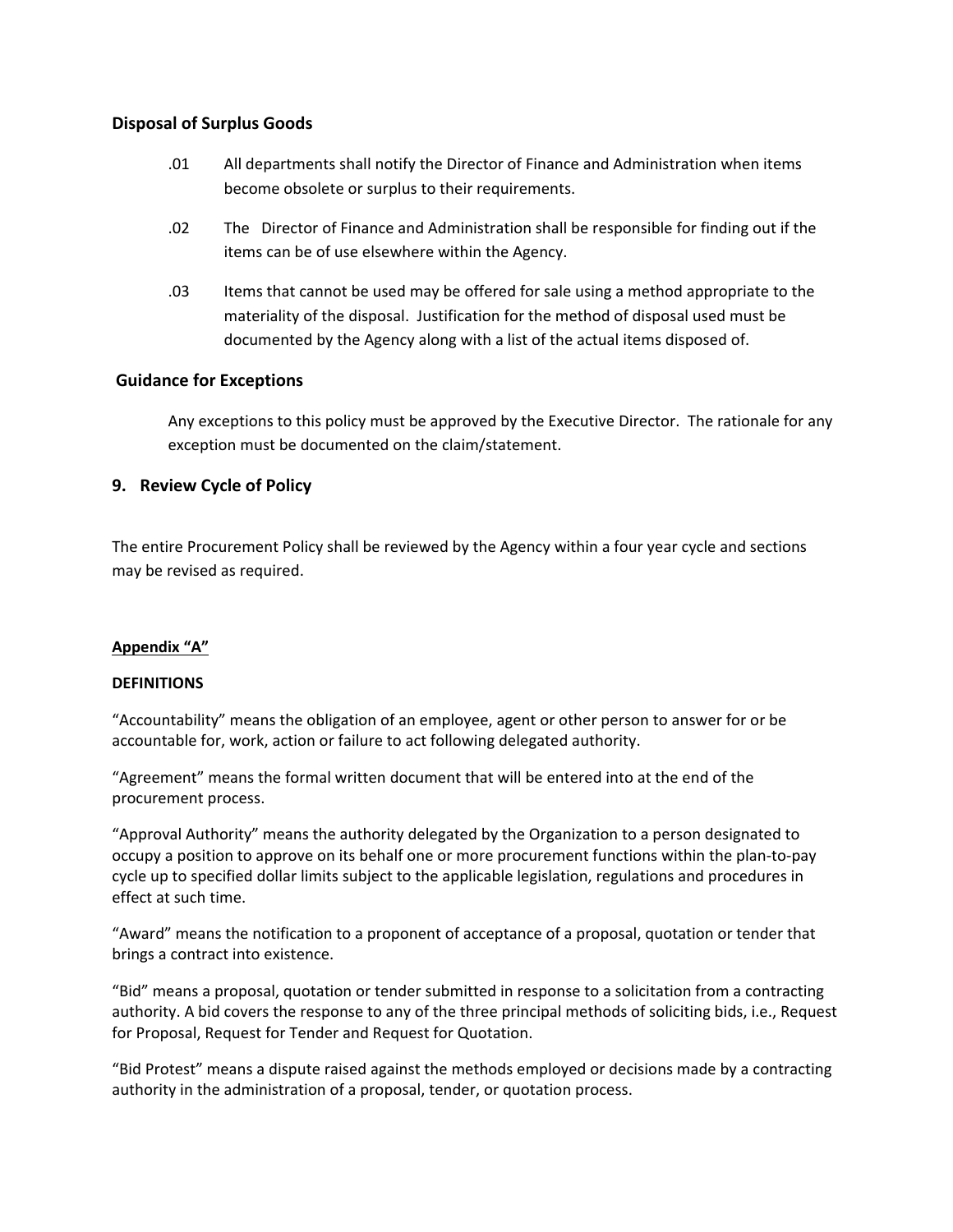"Competitive Procurement" means a set of procedures for developing a procurement contract through a bidding or proposal process. The intent is to solicit fair, impartial, competitive bids.

"Conflict of Interest" means a situation in which financial or other personal considerations have the potential to compromise or bias professional judgment and objectivity. An apparent conflict of interest is one in which a reasonable person would think that the professional's judgment is likely to be compromised.

"Construction" means construction, reconstruction, demolition, repair or renovation of a building, structure or other civil engineering or architectural work and includes site preparation, excavation, drilling, seismic investigation, the supply of products and materials, the supply of equipment and machinery if they are included in and incidental to the construction, and the installation and repair of fixtures of a building, structure or other civil engineering or architectural work, but does not include professional consulting services related to the construction contract unless they are included in the procurement.

"Consultant" means a person or entity that under an agreement, other than an employment agreement, provides expert or strategic advice and related services for consideration and decision‐making.

"Consulting Services" means the provision of expertise or strategic advice that is presented for consideration and decision‐making.

"Contract" means an obligation, such as an accepted offer, between competent parties upon a legal consideration, to do or abstain from doing some act. It is essential to the creation of a contract that the parties intend that their agreement shall have legal consequences and be legally enforceable. The essential elements of a contract are an offer and an acceptance of that offer; the capacity of the parties to contract; consideration to support the contract; a mutual identity of consent or consensus ad idem; legality of purpose; and sufficient certainty of terms.

"Designated broader public sector organization" means an Organization to which section 12 of the Broader Public Sector Accountability Act, 2010 applies.

"Electronic Tendering System" means a computer‐based system that provides suppliers with access to information related to open competitive procurements.

"Evaluation Criteria" means a benchmark, standard or yardstick against which accomplishment, conformance, performance and suitability of an individual, alternative, activity; product or plan is measured to select the best supplier through a competitive process. Criteria may be qualitative or quantitative in nature.

"Evaluation Matrix" means a tool allowing the evaluation team to rate supplier proposals based on multiple pre‐defined evaluation criteria.

"Evaluation Team" means a group of individuals designated/responsible to make award recommendation. The evaluation team would typically include representatives from the Organization and subject matter expert(s). Each member participates to provide business, legal, technical and financial input.

"Goods" means moveable property (including the costs of installing, operating, maintaining or manufacturing such moveable property) including raw materials, products, equipment and other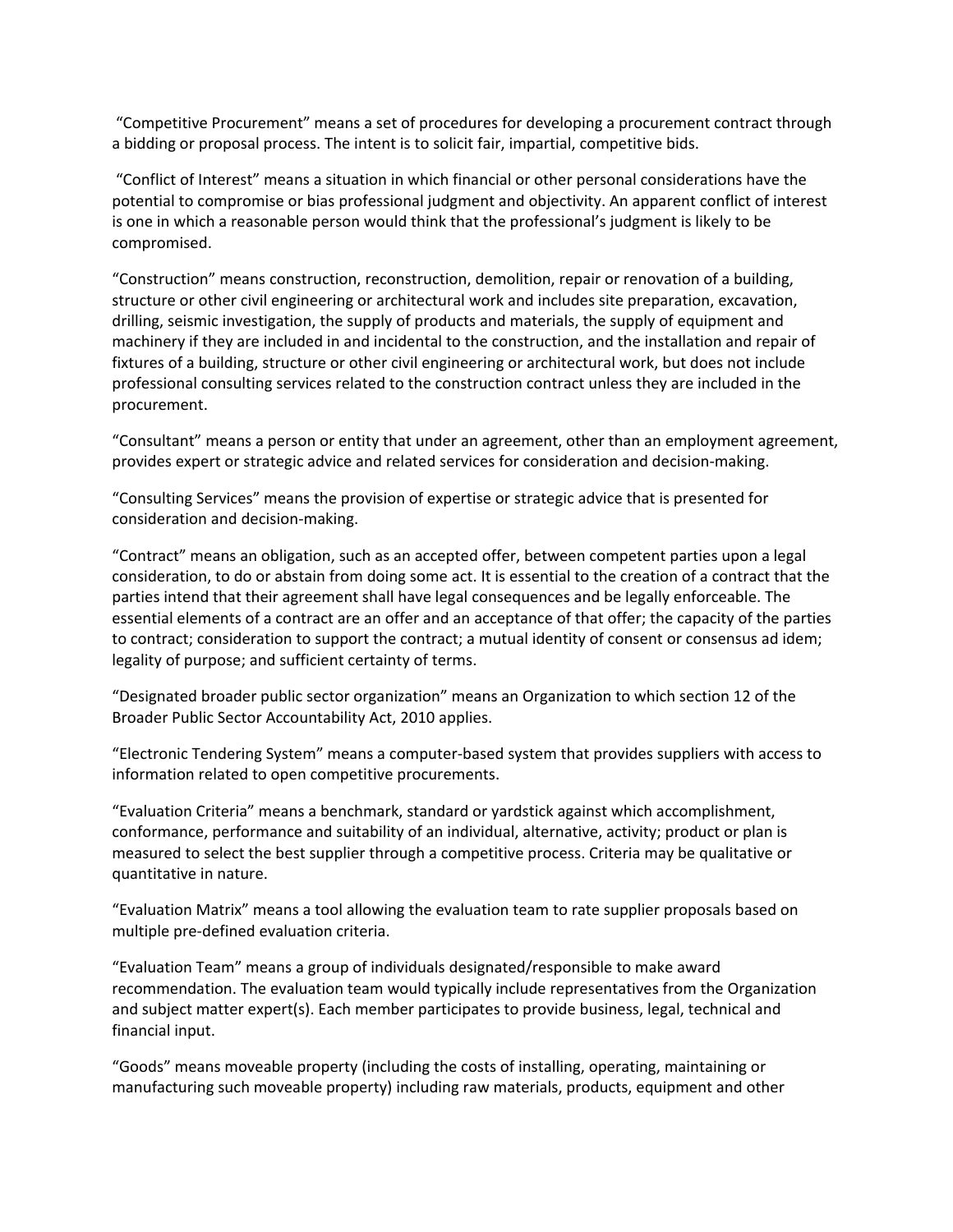physical objects of every kind and description whether in solid, liquid, gaseous or electronic form, unless they are procured as part of a general construction contract.

"Goods and Services/Goods or Services" means all goods and/or services including construction, consulting services and information technology.

"Organizations" means all organizations listed in Application and Scope, Section 2.

"Information Technology" means the equipment, software, services and processes used to create, store, process, communicate and manage information.

"Invitational Competitive Procurement" means any form of requesting a minimum of three (3) qualified suppliers to submit a written proposal in response to the defined requirements outlined by an individual/organization.

"Members of an Organization" means all trustees, members of the board of directors, senior executives, and employees of the Organization, or their equivalent;

"Non‐discrimination" means fairness in treating suppliers and awarding contracts without prejudice, discrimination or preferred treatment.

"Offer" means a promise or a proposal made by one party to another, intending the same to create a legal relationship upon the acceptance of the offer by the other party.

"Procurement" means acquisition by any means, including by purchase, rental, lease or conditional sale, of goods or services.

"Procurement Card (P‐Card)" means an organizational credit card program primarily used for low‐cost, non-inventory, non-capital items, such as office supplies. The card allows procurement or field employees to obtain goods and services without going through the requisition and authorization procedure. P‐cards may be set up to restrict use to specific purchases with pre‐defined suppliers or stores, and offer central billings.

"Procurement Policies and Procedures (PPP)" means a framework and mandatory requirements to govern how Organizations conduct sourcing, contracting and purchasing activities, including approval segregation and limits, competitive and non-competitive procurement, conflict of interest and contract awarding.

"Procurement Value" means the estimated total financial commitment resulting from procurement, taking into account optional extensions.

"Purchase Order (PO)" means a written offer made by a purchaser to a supplier formally stating the terms and conditions of a proposed transaction.

"Request for Expressions of Interest (RFEI)" means a document used to gather information on supplier interest in an opportunity or information on supplier capabilities/qualifications. This mechanism may be used when a BPS organization wishes to gain a better understanding of the capacity of the supplier community to provide the services or solutions needed. A response to a RFEI must not pre‐qualify a potential supplier and must not influence their chances of being the successful proponent on any subsequent opportunity.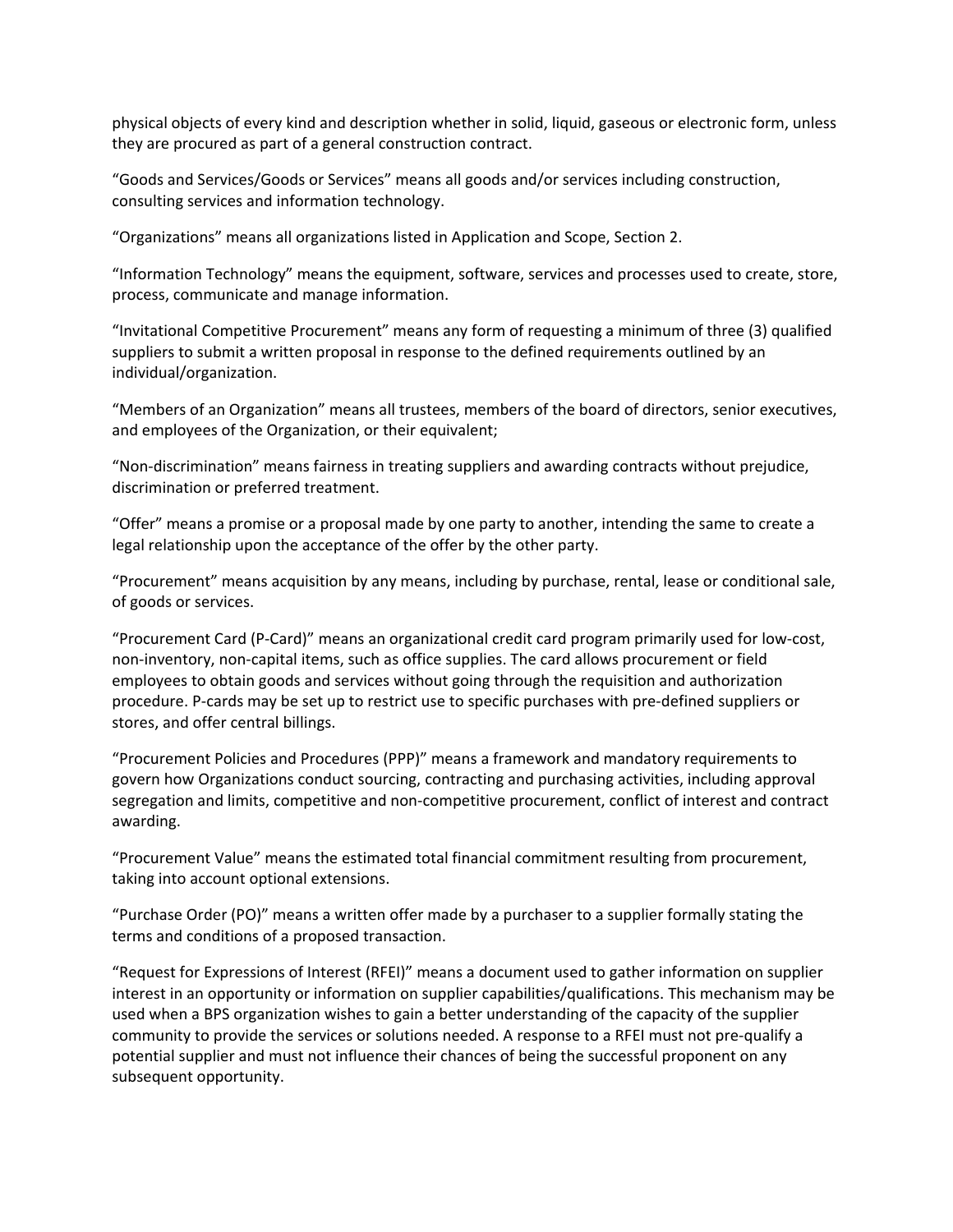"Request for Information (RFI)" means a document issued to potential suppliers to gather general supplier, service or product information. It is a procurement procedure whereby suppliers are provided with a general or preliminary description of a problem or need and are requested to provide information or advice about how to better define the problem or need, or alternative solutions. A response to an RFI must not pre‐qualify a potential supplier and must not influence their chances of being the successful proponent on any subsequent opportunity.

"Request for Proposal (RFP)" means a document used to request suppliers to supply solutions for the delivery of complex products or services or to provide alternative options or solutions. It is a process that uses predefined evaluation criteria in which price is not the only factor.

"Request for Supplier Qualifications (RFSQ)" means a document used to gather information on supplier capabilities and qualifications, with the intention of creating a list of pre‐qualified suppliers. This mechanism may be used either to identify qualified candidates in advance of expected future competitions or to narrow the field for an immediate need. Organizations must ensure that the terms and conditions built into the RFSQ contain specific language that disclaims any obligation on the part of the Organization to call on any supplier to provide goods or services as a result of the pre‐qualification.

"Requisition" means a formal request to obtain goods or services made within an Organization, generally from the end‐user to the procurement department.

"Segregation of Duties" means a method of process control to manage conflict of interest, the appearance of conflict of interest, and errors or fraud. It restricts the amount of power held by any one individual. It puts a barrier in place to prevent errors or fraud that may be perpetrated by one individual.

"Services" means intangible products that do not have a physical presence. No transfer of possession or ownership takes place when services are sold, and they (1) cannot be stored or transported, (2) are instantly perishable, and (3) come into existence at the time they are bought and consumed.

"Supplier/Vendor" means any person or organization that, based on an assessment of that person's or organization's financial, technical and commercial capacity is capable of fulfilling the requirements of procurement.

"Supply Chain Activities" means all activities whether directly or indirectly related to organizational plan, source, procure, move, and pay processes.

"Trade Agreements" means any applicable trade agreement to which Ontario is a signatory.

"Supplier debriefing" means a practice of informing a supplier why their bid was not selected upon completion of the contract award process.

#### **Appendix B**

#### **Phased Implementation**

This policy shall be effective March 10, 2016 and shall apply to the acquisition of all goods and services except where: